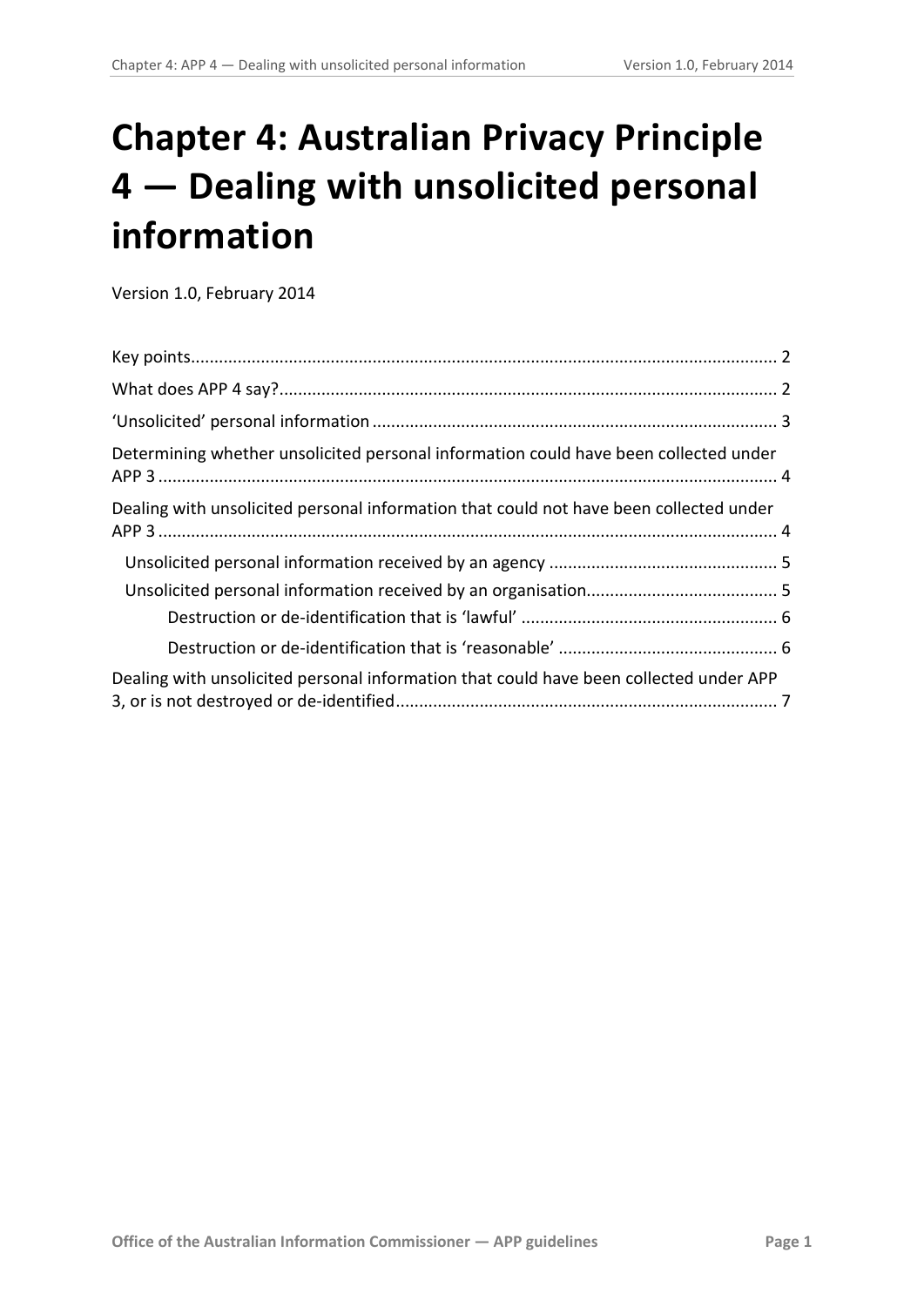### <span id="page-1-0"></span>**Key points**

- APP 4 outlines the steps an APP entity must take if it receives unsolicited personal information.
- Unsolicited personal information is personal information received by an APP entity where the entity has taken no active steps to collect the information.
- If an APP entity receives unsolicited personal information, it must decide whether it could have collected the information under APP 3 (collection of solicited personal information).
- If the entity determines it could not have collected the personal information under APP 3, different rules apply according to whether or not the information is contained in a 'Commonwealth record'.
- If the unsolicited personal information is contained in a Commonwealth record, APP 4 does not require it to be destroyed or de-identified.
- Other unsolicited personal information that could not have been collected under APP 3, must be destroyed or de-identified as soon as practicable if it is lawful and reasonable to do so.
- If an APP entity is not required to destroy or de-identify the unsolicited personal information under APP 4, the entity may retain the personal information but must deal with it in accordance with APPs 5–13.

### <span id="page-1-1"></span>**What does APP 4 say?**

4.1 APP 4 outlines the steps an APP entity must take if it receives unsolicited personal information. Unsolicited personal information is personal information received by an entity that has not been requested by that entity.

4.2 An APP entity that receives unsolicited personal information must decide whether or not it could have collected the information under APP 3, and:

- if the entity could not have collected the personal information and the information is not contained in a Commonwealth record — the entity must destroy or deidentify the information as soon as practicable, if it is lawful and reasonable to do so (APP 4.3), or
- if the entity could have collected the personal information under APP 3, or the information is contained in a Commonwealth record, or the entity is not required to destroy or de-identify the information under APP 4.3 because it would be unlawful or unreasonable to do so  $-$  the entity may keep the information but must deal with it in accordance with APPs 5–13. See Chapter B (Key concepts) for more information about Commonwealth records.
- 4.3 In effect, APP 4 requires an APP entity to consider the following issues:
	- has the entity received unsolicited personal information?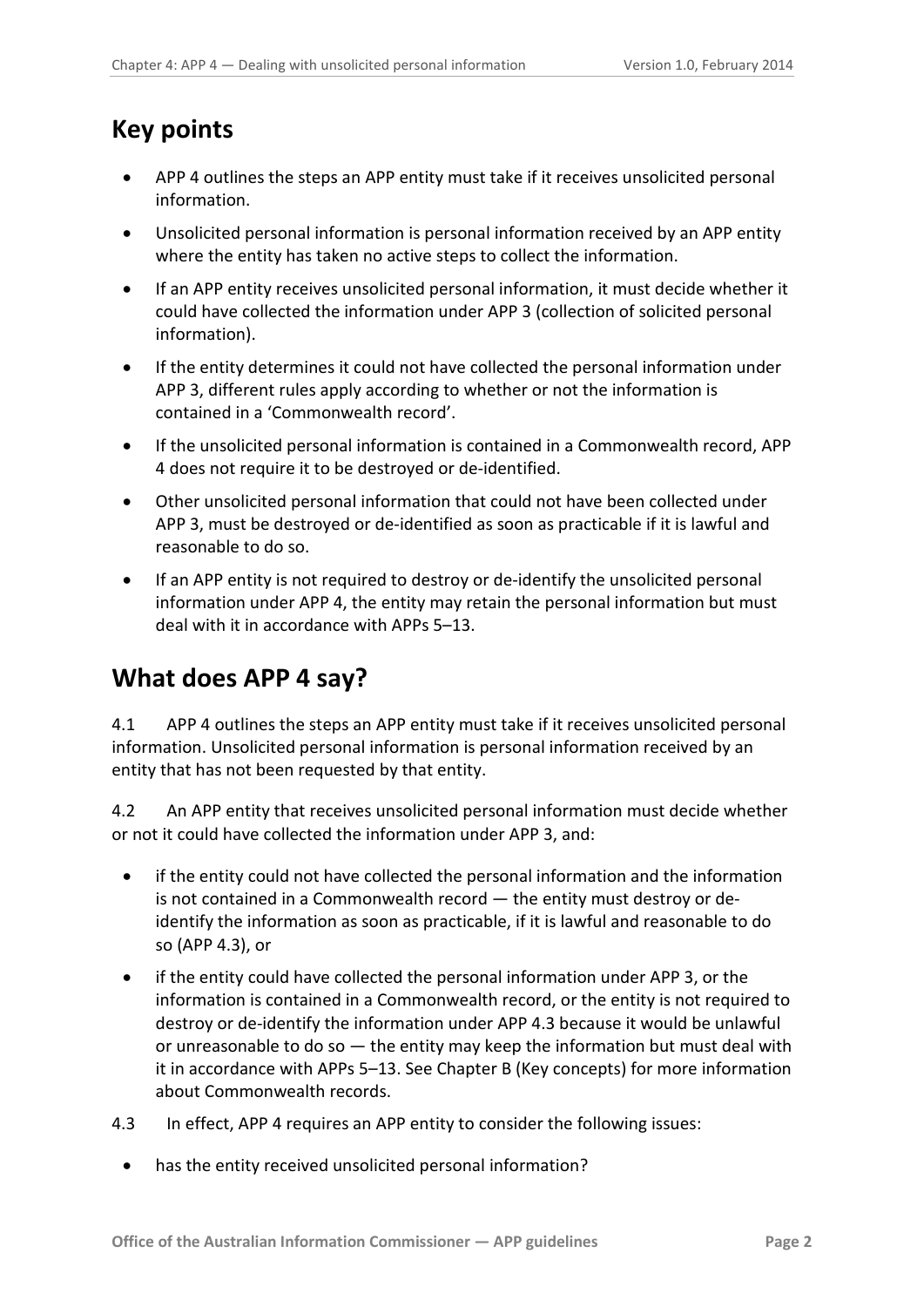- could the entity have collected that personal information under APP 3?
- if the entity is an agency or a 'contracted service provider', is the personal information contained in a Commonwealth record?
- should unsolicited personal information held by the entity be destroyed or deidentified, or should it be retained and dealt with in accordance with APP 5–13?

4.4 The objective of APP 4 is to ensure that personal information that is received by an APP entity is afforded appropriate privacy protection, even where the entity has not solicited the personal information.

### <span id="page-2-0"></span>**'Unsolicited' personal information**

4.5 All personal information received by an APP entity is either solicited or unsolicited personal information. Section 6(1) defines 'solicit' but does not define 'unsolicited'. Therefore, personal information received by an entity that does not fall within the definition of 'solicited' is unsolicited personal information.

4.6 The term 'solicit' is discussed in Chapter 3 (APP 3), including examples of solicited personal information collected by APP entities. An APP entity solicits personal information if it requests another agency, organisation, individual or small business operator to provide the personal information, or to provide a kind of information in which that personal information is included. A 'request' is an active step taken by an entity to collect information, and may not involve direct communication between the entity and an individual.

4.7 Applying that definition of 'solicit', unsolicited personal information is personal information that an APP entity receives but has taken no active steps to collect. Examples include:

- misdirected mail received by an entity
- correspondence to Ministers and Government departments from members of the community, or other unsolicited correspondence to an entity
- a petition sent to an entity that contains names and addresses
- an employment application sent to an entity on an individual's own initiative and not in response to an advertised vacancy
- a promotional flyer containing personal information, sent to an entity by an individual promoting the individual's business or services.

4.8 As a general rule, personal information provided to an APP entity that is additional to the information that has been requested by the entity should be treated as unsolicited personal information. For example, if an individual completes an application form provided by an entity but attaches financial records that have not been requested by the entity, these should be treated as unsolicited personal information. The entity must determine whether it could have collected the personal information under APP 3 (APP 4.1), and deal with the unsolicited personal information as required by either APP 4.3 or 4.4 (see below).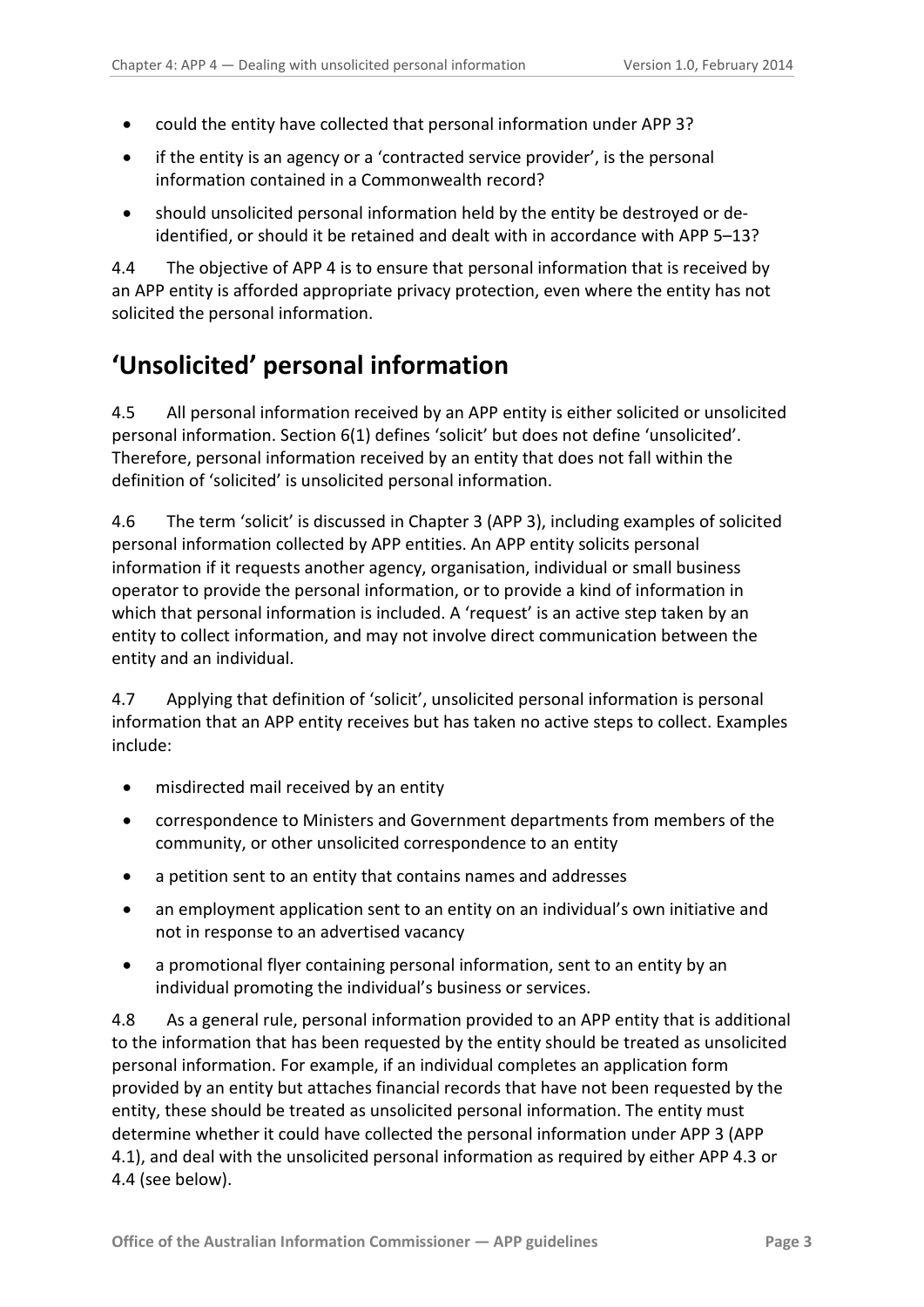4.9 In some instances, an APP entity may have difficulty deciding whether personal information it receives falls within the terms of the entity's request and is therefore solicited personal information. In such circumstances, an entity should focus on the nature of the additional personal information and the connection it has with the entity's request. Where it is unclear whether the information is solicited or unsolicited personal information, the entity should err on the side of caution and treat the personal information as unsolicited personal information.

## <span id="page-3-0"></span>**Determining whether unsolicited personal information could have been collected under APP 3**

4.10 An APP entity that receives unsolicited personal information must, 'within a reasonable period after receiving the information', decide whether the personal information could have been collected by the entity under APP 3 (APP 4.1).

4.11 The tests for deciding whether personal information can be collected by an APP entity are set out in APP 3 (see Chapter 3):

- an agency may only collect personal information that is reasonably necessary for, or directly related to, one or more of its functions or activities (APP 3.1)
- an organisation may only collect personal information that is reasonably necessary for one or more of its functions or activities (APP 3.2)
- and, in addition to the above requirements, an APP entity may only collect sensitive information if the individual consents to the sensitive information being collected, unless an exception applies (APP 3.3).

4.12 What is a 'reasonable period' for deciding whether unsolicited personal information could have been collected under APP 3 will depend on the circumstances of the particular case. The APP entity may undertake internal processes before making this decision, but should do so promptly.

4.13 APP 4.2 permits an APP entity to use or disclose the unsolicited personal information (for example, in internal discussions) for the purpose of determining whether the personal information could have been collected under APP 3.

### <span id="page-3-1"></span>**Dealing with unsolicited personal information that could not have been collected under APP 3**

4.14 If an APP entity receives unsolicited personal information that it determines it could not have collected under APP 3, it has an obligation to destroy or de-identify the personal information as soon as practicable, unless it is contained in a 'Commonwealth record' or it is unlawful or unreasonable to do so (APP 4.3). In practice, this means that different rules apply to agencies and organisations when handling unsolicited personal information.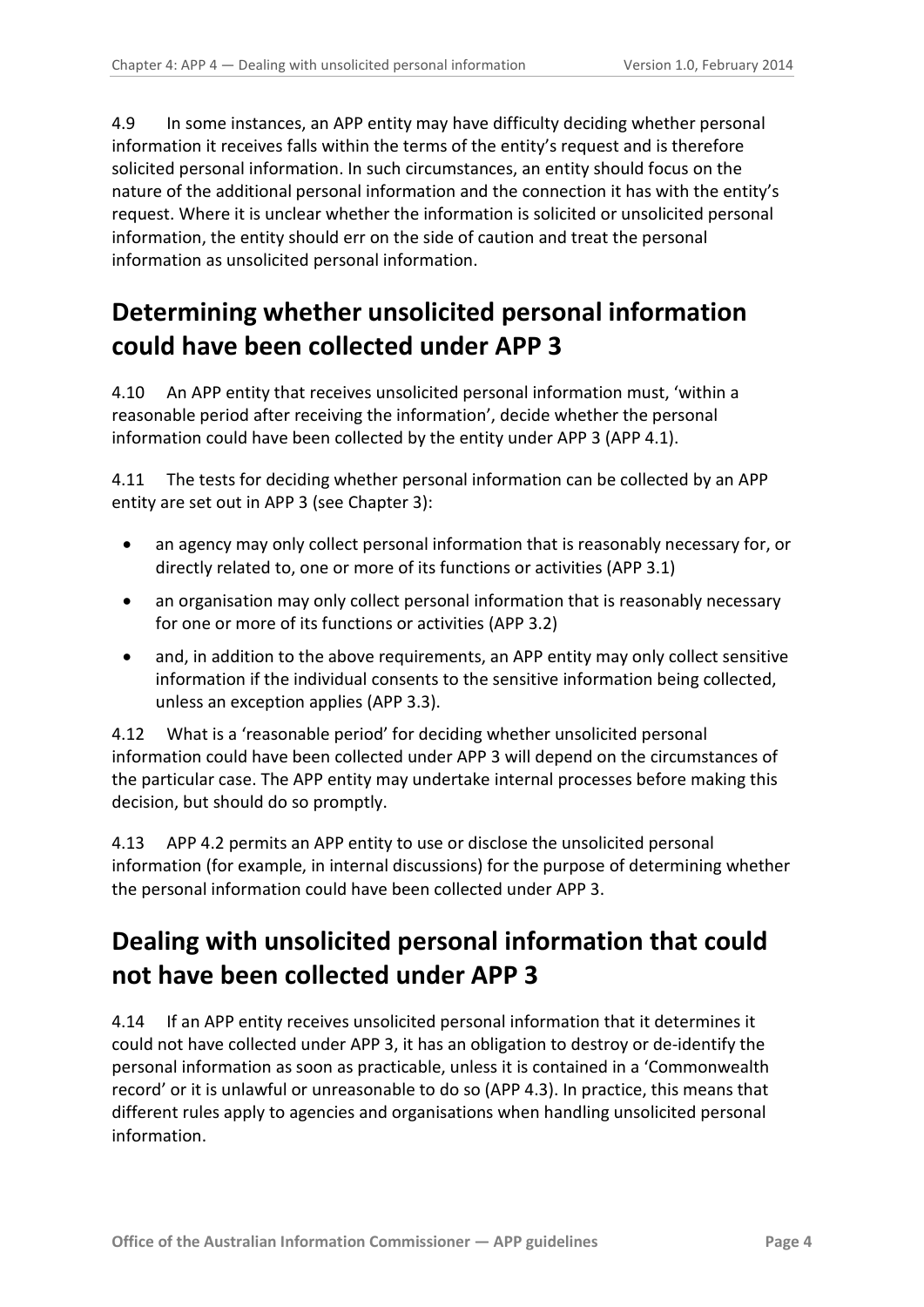#### <span id="page-4-0"></span>**Unsolicited personal information received by an agency**

4.15 The term 'Commonwealth record' in s 6(1) has the same meaning as in s 3 of the *Archives Act 1983* (the Archives Act) and is discussed in more detail in Chapter B (Key concepts). $<sup>1</sup>$  $<sup>1</sup>$  $<sup>1</sup>$  The term is likely to include all or most personal information received by</sup> agencies. It may also include personal information received by contracted service providers.

4.16 If the unsolicited personal information is contained in a Commonwealth record, the agency is not required to destroy or de-identify the personal information under APP 4.3, even if it determines that it could not have collected the information under APP 3. The agency will instead be required to comply with the provisions of the Archives Act in relation to the Commonwealth record.

4.17 A Commonwealth record can, as a general rule, only be destroyed or altered in accordance with s 24 of the Archives Act. The grounds on which this may be done include with the permission of the National Archives of Australia (as set out in a records disposal authority) or in accordance with 'normal administrative practice'. See Chapter B (Key concepts) for more information about Commonwealth records.

4.18 Unsolicited personal information held by an agency in a Commonwealth record must be dealt with in accordance with APPs 5–13 (APP 4.4) (see paragraphs [4.28](#page-6-1) to [4.30](#page-6-2) below).

#### <span id="page-4-1"></span>**Unsolicited personal information received by an organisation**

4.19 Unsolicited personal information received by an organisation, that could not have been collected under APP 3 must, as soon as practicable, be destroyed or de-identified if it is lawful and reasonable to do so (APP 4.3).

4.20 After an organisation has decided that the destruction or de-identification is lawful and reasonable, it should destroy or de-identify the personal information as promptly as practicable. In adopting a timetable that is 'practicable' an organisation can take technical and resource considerations into account. However, it is the responsibility of the organisation to be able to justify any delay in destroying or de-identifying the personal information.

-

<sup>1</sup> *Archives Act 1983*, s 3: *Commonwealth record means:*

*<sup>(</sup>a) a record that is the property of the Commonwealth or of a Commonwealth institution; or*

*<sup>(</sup>b) a record that is to be deemed to be a Commonwealth record by virtue of a regulation under subsection (6) or by virtue of section 22;*

*but does not include a record that is exempt material or is a register or guide maintained in accordance with Part VIII.*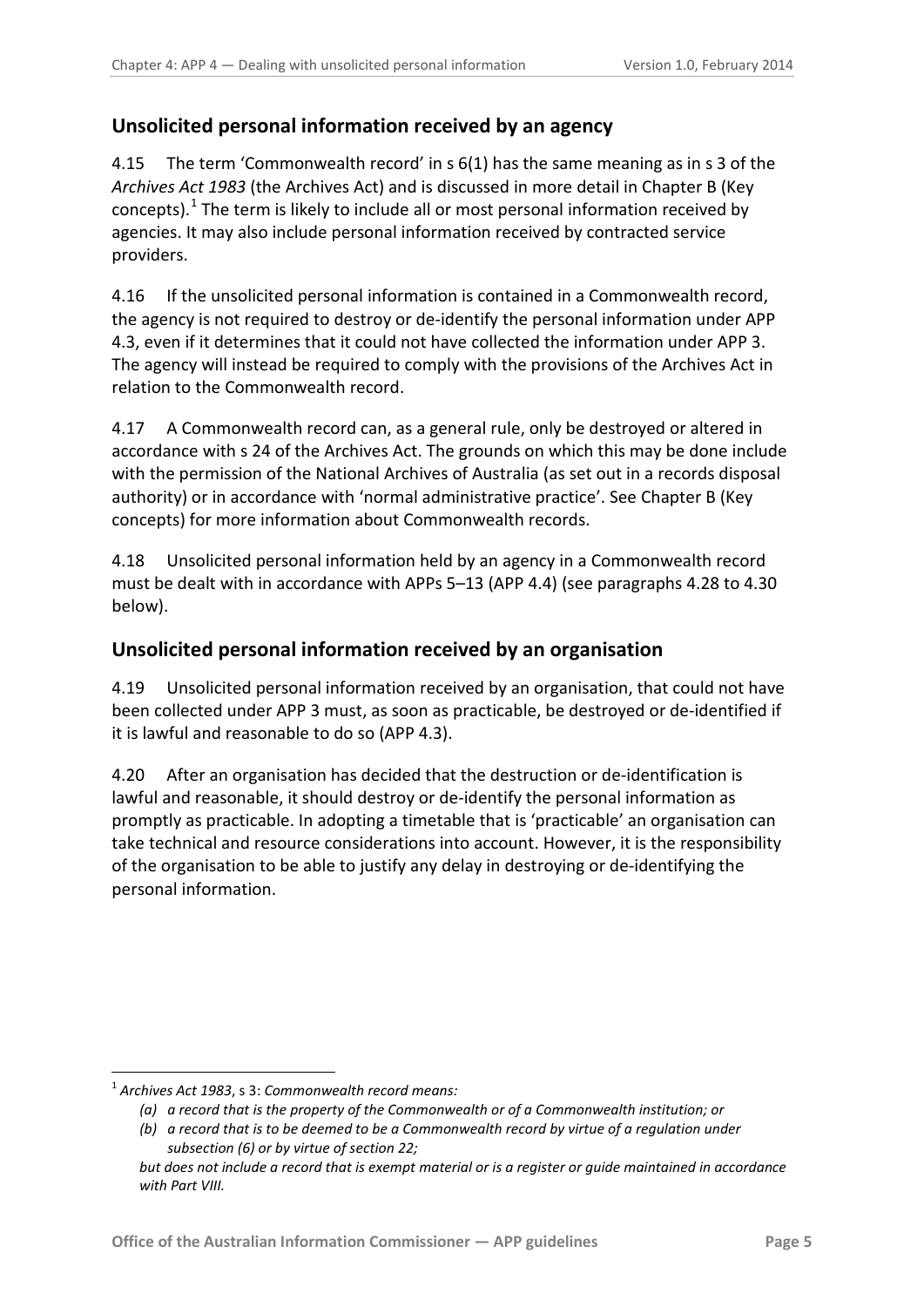#### <span id="page-5-0"></span>*Destruction or de-identification that is 'lawful'*

4.21 The term 'lawful' is not defined in the Privacy Act. It is lawful for an organisation to destroy or de-identify unsolicited personal information if it is not unlawful to do so. That is, if the destruction or de-identification is not criminal, illegal or prohibited or proscribed by law. Unlawful activity does not include breach of a contract.

4.22 Examples of where destruction may not be lawful include:

- a legislative provision in an Act or subordinate instrument requires an organisation to retain the personal information for a specified purpose — for example, for auditing, inspection or reporting purposes
- a court, tribunal or body with legal power to issue binding orders, has made an order requiring the personal information to be retained for a specified purpose or period.

4.23 As those examples illustrate, it is important that each organisation is aware of the legal rules or orders that may prevent it from destroying or de-identifying unsolicited personal information.

#### <span id="page-5-1"></span>*Destruction or de-identification that is 'reasonable'*

4.24 Whether destruction or de-identification is reasonable is a question of fact in each individual case. It is an objective standard that has regard to how a reasonable person, who is properly informed, would be expected to act in the circumstances. It is the responsibility of the organisation to be able to justify that its conduct was reasonable.

4.25 Relevant considerations may include:

- the amount and sensitivity of the personal information
- whether the personal information is commingled with solicited personal information, and it would be impractical for the organisation to separate the personal information (see paragraph [4.26](#page-6-3) below for an example of where it may be practicable to separate solicited and unsolicited personal information)
- whether a law enforcement authority has requested that the personal information be retained pending the completion of an investigation
- whether the organisation has considered a range of options for destroying or deidentifying the personal information
- whether the individual that the personal information is about has expressly requested the organisation to return the information to the individual, rather than destroying or de-identifying the information, and the organisation does not retain another copy of the personal information
- where destruction or de-identification is unreasonable within a short timeframe, whether the destruction or de-identification task could be undertaken using a staged approach
- the practicability, including time and cost involved. However, an organisation is not excused from destroying or de-identifying the personal information by reason only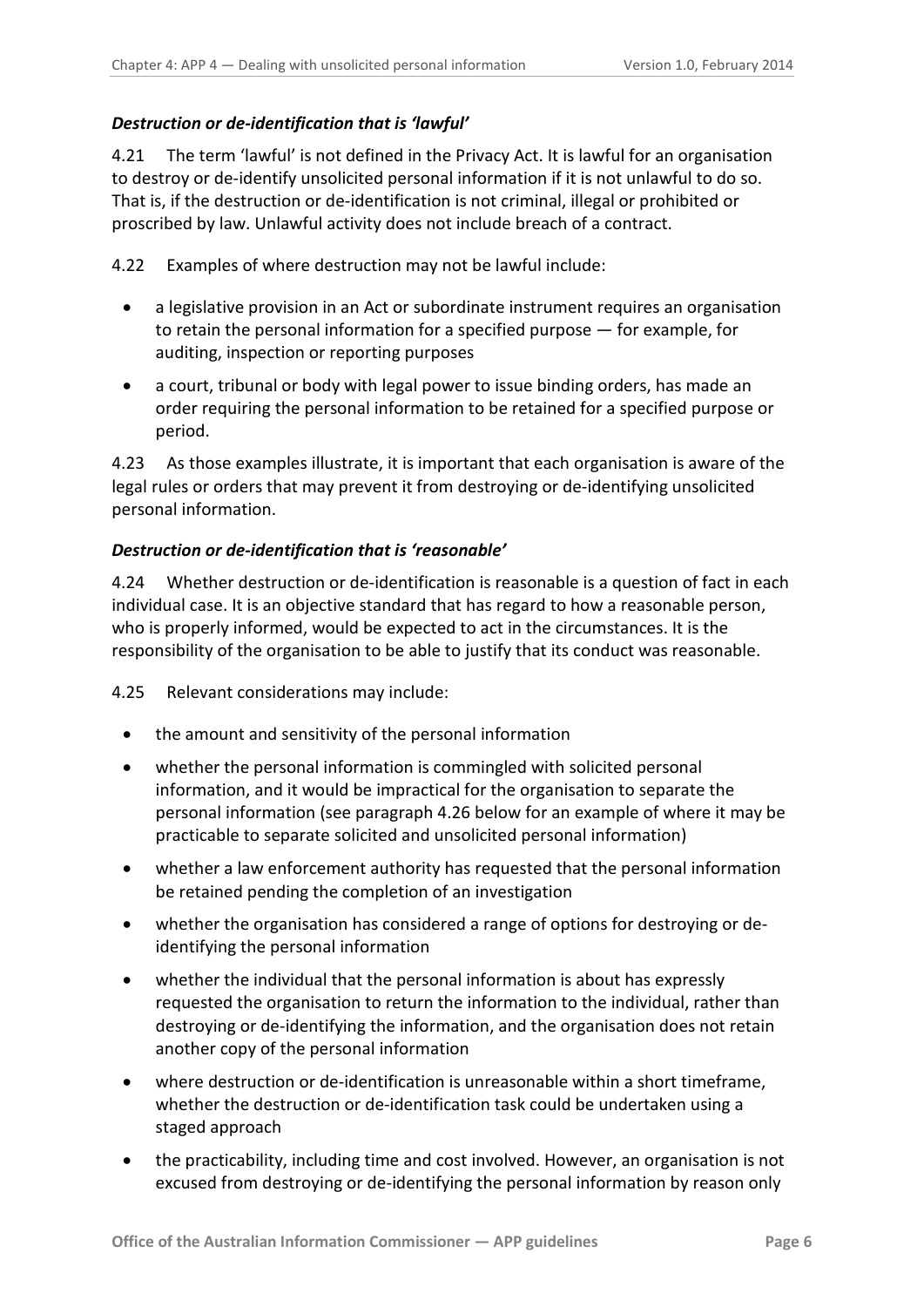that it would be inconvenient, time-consuming or impose some cost to do so. Whether these factors make it unreasonable to destroy or de-identify the personal information will depend on whether the burden is excessive in all the circumstances.

<span id="page-6-3"></span>4.26 Those and other relevant considerations should be applied cautiously. Before deciding that it is reasonable to retain unsolicited personal information, an organisation should examine viable options for destroying or de-identifying it. For example, it may be practicable to transcribe or convert, and produce a new record of, solicited personal information that is commingled with unsolicited personal information. The original record containing the unsolicited personal information could then be destroyed or de-identified.

4.27 For further discussion of destroying and de-identifying personal information, see Chapter B (Key concepts) and Chapter 11 (APP 11).

# <span id="page-6-0"></span>**Dealing with unsolicited personal information that could have been collected under APP 3, or is not destroyed or de-identified**

<span id="page-6-1"></span>4.28 An APP entity may retain unsolicited personal information if the entity has determined that it could have collected the personal information under APP 3, or the personal information is contained in a Commonwealth record, or the entity is not required to destroy or de-identify the personal information under APP 4.3 because it would be unlawful or unreasonable to do so. The personal information must then be dealt with in accordance with APPs 5–13 (APP 4.4). This means, for example, that a notice of collection may be required (see Chapter 5 (APP 5)), the personal information may only be used or disclosed for the primary purpose for which it was collected unless an exception applies (see paragraph [4.29](#page-6-4) below and Chapter 6 (APP 6)), the security of the personal information must be protected (see Chapter 11 (APP 11)), an individual can request access to the personal information (see Chapter 12 (APP 12)) and an individual can request the entity to correct the personal information (see Chapter 13 (APP 13)).

<span id="page-6-4"></span>4.29 Two other matters should be borne in mind by an APP entity that retains personal information for one of the reasons listed in paragraph [4.28.](#page-6-1) The first is that the personal information, though retained by the APP entity, may not be information that could have been collected for a particular purpose under APP 3.1 (for example, where the personal information is retained because it is contained in a Commonwealth record, or because it is not lawful or reasonable for the entity to destroy or de-identify it). Consequently, if the entity has not collected the personal information for a particular primary purpose, the entity may only use or disclose it if an exception in APP 6 applies (see Chapter 6).

<span id="page-6-2"></span>4.30 Secondly, APP 11.2 requires an APP entity to destroy or de-identify personal information it holds but which it no longer needs for any purpose permitted by the APPs, unless the personal information is contained in a Commonwealth record or the entity is required by or under an Australian law, or a court/tribunal order, to retain the information. Consequently, personal information that is retained under APP 4.4 may